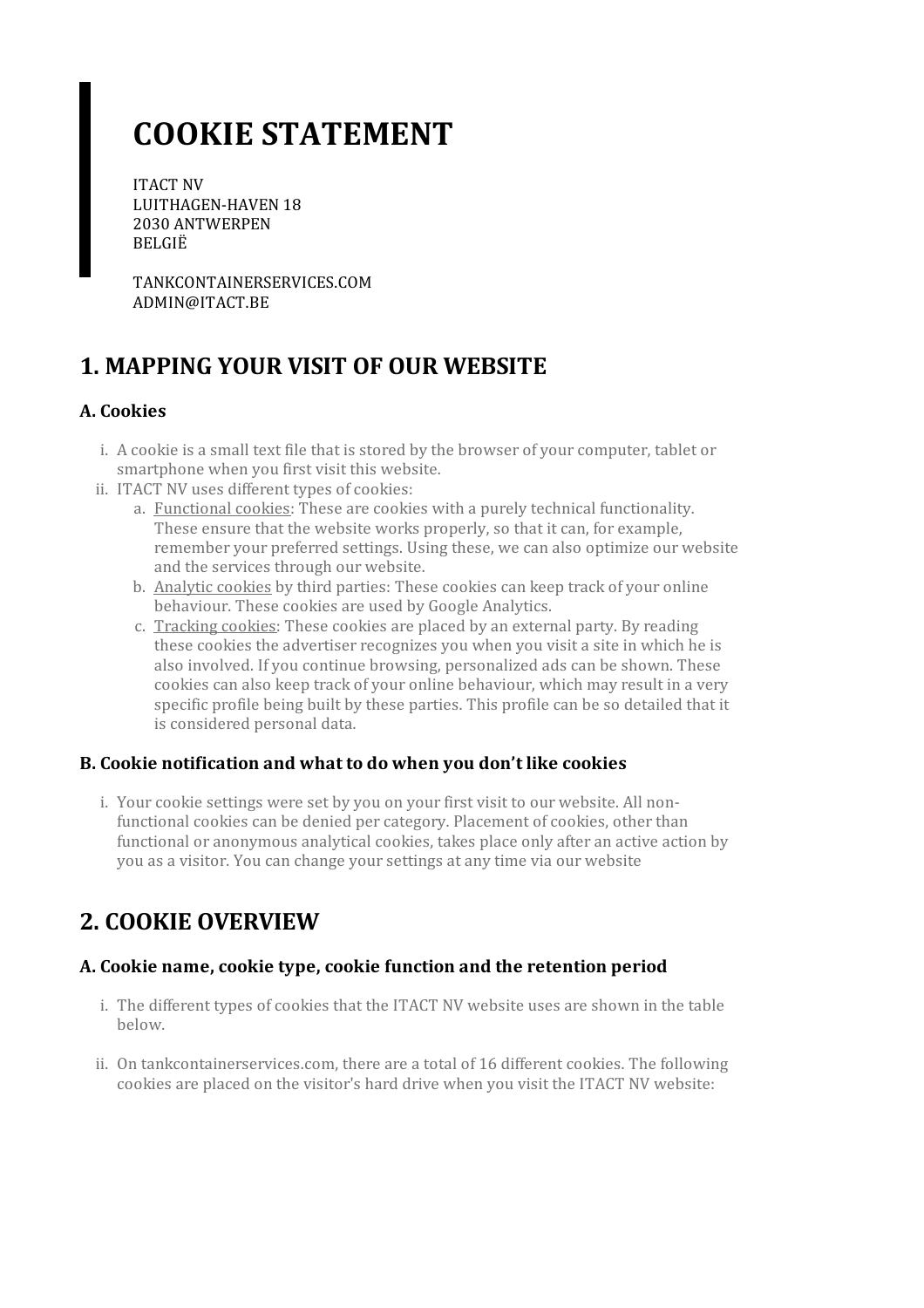| <b>Name</b> | Type(s)  | <b>Cookies</b>   | <b>Duration</b> |
|-------------|----------|------------------|-----------------|
| Google      | Tracking | _Secure-3PAPISID | End of          |
|             |          | _Secure-3PSID    | session         |
|             |          | _Secure-APISID   | End of          |
|             |          | _Secure-HSID     | session         |
|             |          | _Secure-SSID     | End of          |
|             |          | 1P_JAR           | session         |
|             |          | <b>APISID</b>    | End of          |
|             |          | <b>HSID</b>      | session         |
|             |          | <b>NID</b>       | End of          |
|             |          | SAPISID          | session         |
|             |          | <b>SID</b>       | End of          |
|             |          | sid              | session         |
|             |          |                  | End of          |
|             |          |                  | session         |
|             |          |                  | End of          |
|             |          |                  | session         |
|             |          |                  | End of          |
|             |          |                  | session         |
|             |          |                  | End of          |
|             |          |                  | session         |
|             |          |                  | End of          |
|             |          |                  | session         |
|             |          |                  | End of          |
|             |          |                  | session         |

**B. Cookie table**

These cookies are set by Google for using Google Maps and Google Adwords. For example, preferences are saved, they protect against unauthorised access and they make clear which media, used by Google Adwords, is effective. You can read [here](https://policies.google.com/technologies/partner-sites?hl=en) how Google uses your personal data.

| <b>Google Analytics</b><br>(anon.) | Analytical<br>(anonymous) | _ga<br>_ga_MHGC8PY4BG<br>_gat_gtag_UA_219526396_1<br>_gid | 2 years<br>2 years<br>End of<br>session<br>22 hours |
|------------------------------------|---------------------------|-----------------------------------------------------------|-----------------------------------------------------|
|------------------------------------|---------------------------|-----------------------------------------------------------|-----------------------------------------------------|

Google uses the \_ga cookie to give the website administrator an idea of the visitor flow through the Google Analytics service. The \_gat cookie ensures that an unlimited number ofrequests to transfer data can't be sent. YourIP address is masked, which means that you, as a visitor, remain anonymous.

| Unclassified | GRECAPTCHA | 6 months |
|--------------|------------|----------|
|              |            |          |

# **3. GOOGLE ANALYTICS**

#### **A. Google**

- i. Through our website cookies are placed by a company called Google. These cookies are part of the "Analytics" service. We use this service to investigate how you as a visitor use our website. Google makes insightful reports about this for us.
- ii. Google may provide this information to third parties if Google is legally obliged to do so, or if third parties process the information on behalf of Google. ITACT NV has no influence on this.

#### **B. Privacy settings**